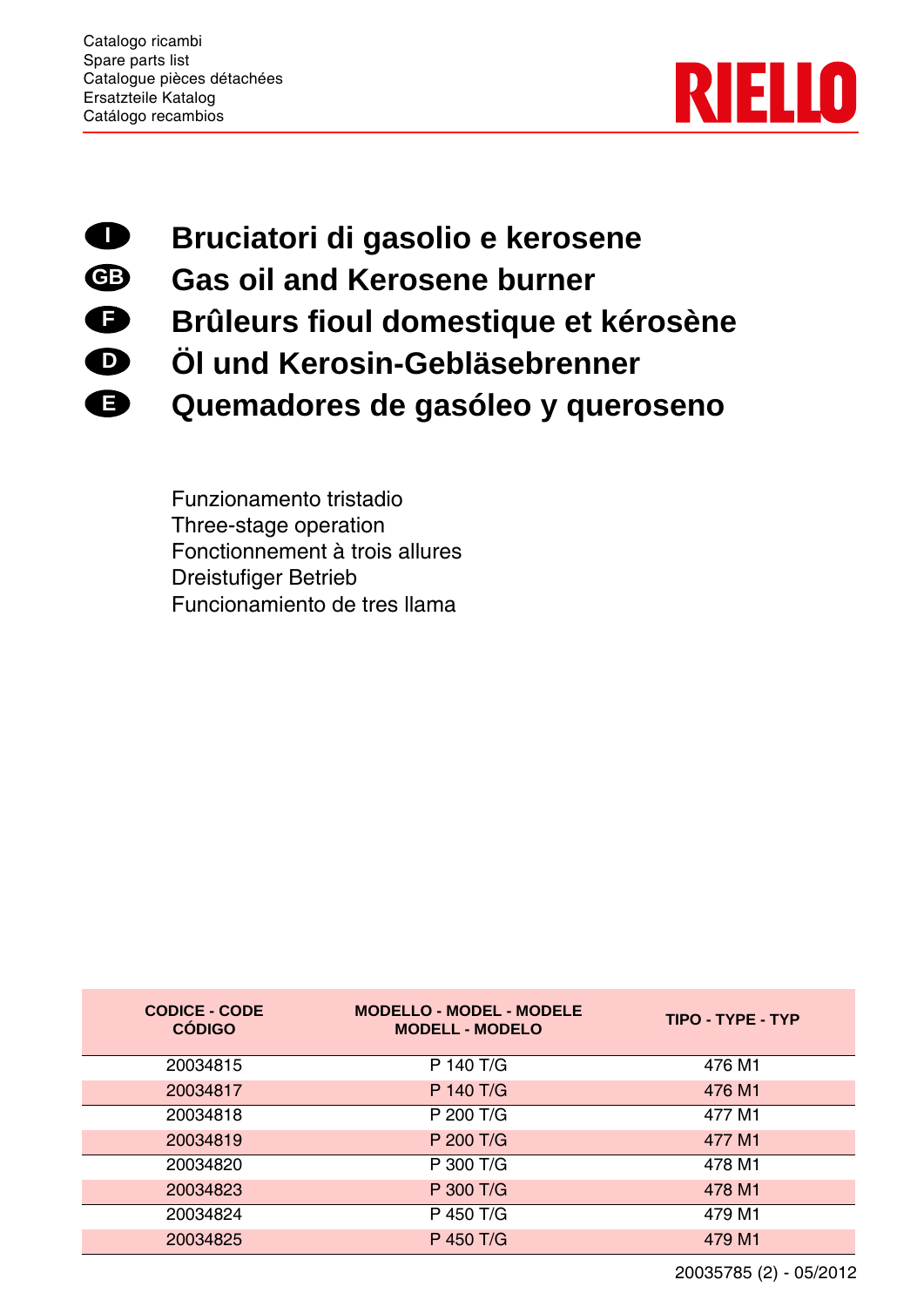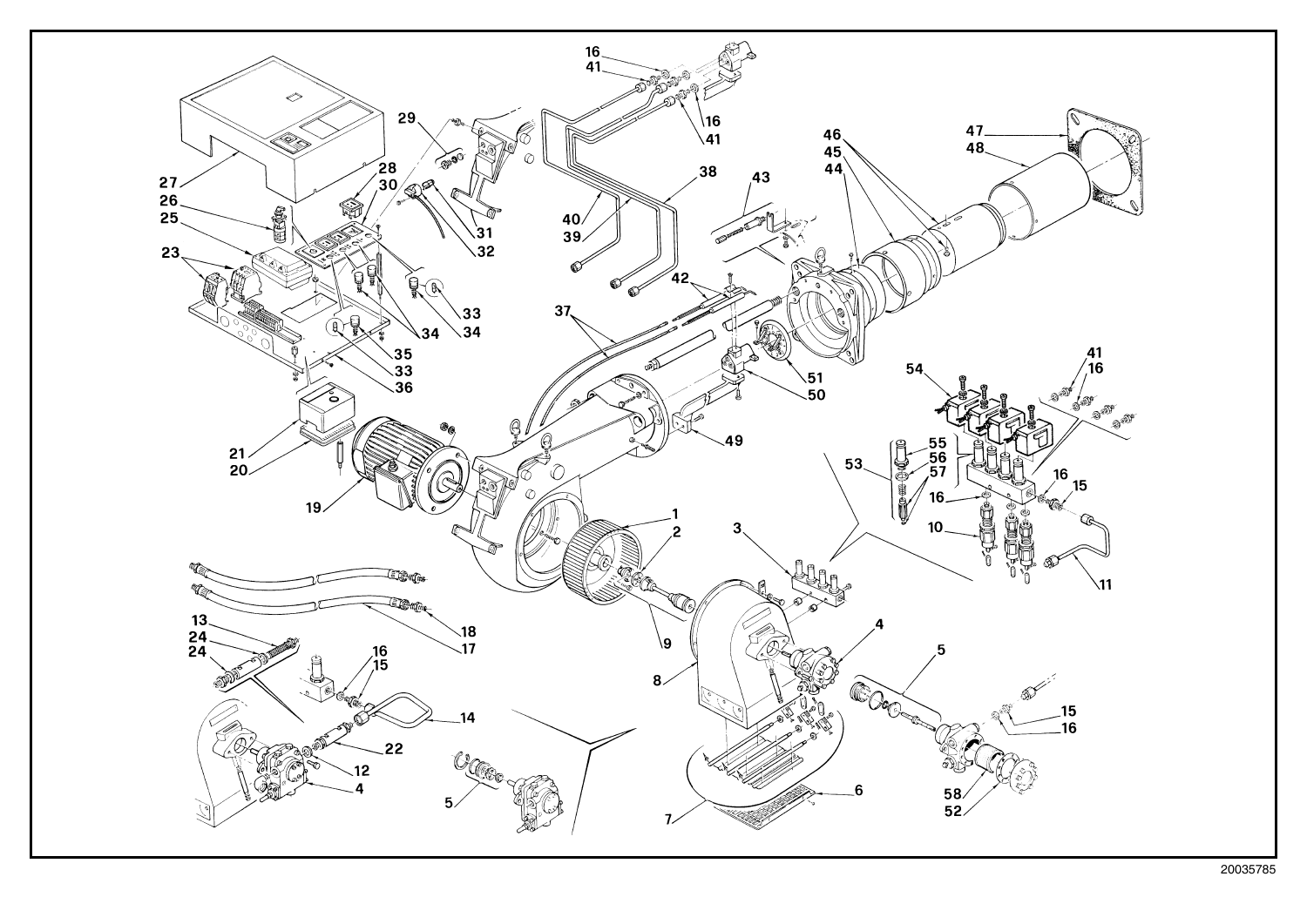| N. | COD.                                                      | $\begin{array}{ l l l l l } \hline 20034815 \\ \hline 20034817 \\ \hline 20034818 \\ \hline 20034819 \\ \hline 20034819 \\ \hline 20034820 \\ \hline 20034823 \\ \hline 20034824 \\ \hline 20034824 \\ \hline \end{array}$ |                                    |           |                         |           |                         | <b>DESCRIZIONE</b>                                                                 | <b>DESCRIPTION</b>    | <b>DESCRIPTION</b>          | <b>BESCHREIBUNG</b>           | <b>DENOMINACION</b>                      | MATRICOLA BRUCIATORE<br>BURNER SERIAL NUMBER<br><b>MATRICULE BRULEUR</b><br>BRENNER KENN-NUMMER<br>MATRICULA QUEMADÓRES | $\star$      |
|----|-----------------------------------------------------------|----------------------------------------------------------------------------------------------------------------------------------------------------------------------------------------------------------------------------|------------------------------------|-----------|-------------------------|-----------|-------------------------|------------------------------------------------------------------------------------|-----------------------|-----------------------------|-------------------------------|------------------------------------------|-------------------------------------------------------------------------------------------------------------------------|--------------|
|    | 3005508                                                   |                                                                                                                                                                                                                            |                                    |           |                         |           |                         | <b>GIRANTE</b>                                                                     | <b>FAN</b>            | <b>TURBINE</b>              | <b>GEBLÄSERAD</b>             | <b>TURBINA</b>                           |                                                                                                                         | $\mathsf{C}$ |
|    | 3012070                                                   |                                                                                                                                                                                                                            | $\bullet\bullet$                   |           |                         |           |                         | <b>GIRANTE</b>                                                                     | <b>FAN</b>            | TURBINE                     | <b>GEBLÄSERAD</b>             | <b>TURBINA</b>                           |                                                                                                                         | C            |
|    | 3006155                                                   |                                                                                                                                                                                                                            |                                    |           |                         |           |                         | <b>GIRANTE</b>                                                                     | <b>FAN</b>            | <b>TURBINE</b>              | <b>GEBLÄSERAD</b>             | <b>TURBINA</b>                           |                                                                                                                         | $\mathsf{C}$ |
|    | 3006240                                                   |                                                                                                                                                                                                                            |                                    |           |                         |           |                         | <b>GIRANTE</b>                                                                     | <b>FAN</b>            | <b>TURBINE</b>              | GEBLÄSERAD                    | <b>TURBINA</b>                           |                                                                                                                         | C            |
|    | 3004821                                                   |                                                                                                                                                                                                                            |                                    |           |                         |           | $\bullet$               | <b>DISCO ELASTICO</b>                                                              | <b>DRIVE DISC</b>     | <b>DISQUE ELASTIQUE</b>     | <b>KUPPLUNGSSCHEIBE</b>       | <b>DISCO ELÁSTICO</b>                    |                                                                                                                         |              |
| 3  | 3006107                                                   | $\bullet$                                                                                                                                                                                                                  |                                    |           |                         |           | $\bullet$               | <b>GRUPPO VALVOLE</b>                                                              | <b>VALVE ASSEMBLY</b> | <b>GROUPE ELECTROVANNE</b>  | <b>MAGNETVENTILBLOCK</b>      | CONJUNTO VÁLVULA                         |                                                                                                                         | B            |
|    | 20031716                                                  |                                                                                                                                                                                                                            | $ \bullet \bullet \bullet \bullet$ |           |                         |           |                         | <b>POMPA</b>                                                                       | <b>PUMP</b>           | <b>POMPE</b>                | <b>PUMPE</b>                  | <b>BOMBA</b>                             |                                                                                                                         | $\mathsf{C}$ |
| 4  | 3006157                                                   |                                                                                                                                                                                                                            |                                    | $\bullet$ |                         |           |                         | <b>POMPA</b>                                                                       | <b>PUMP</b>           | <b>POMPE</b>                | <b>PUMPE</b>                  | <b>BOMBA</b>                             |                                                                                                                         | C            |
|    | 3006158                                                   |                                                                                                                                                                                                                            |                                    |           |                         |           | $\bullet$               | <b>POMPA</b>                                                                       | <b>PUMP</b>           | <b>POMPE</b>                | <b>PUMPE</b>                  | <b>BOMBA</b>                             |                                                                                                                         | $\mathsf{C}$ |
| 5  | 3000805                                                   |                                                                                                                                                                                                                            | $\bullet\bullet\bullet$            |           |                         |           |                         | ORGANO DI TENUTA                                                                   | <b>PUMP SEAL</b>      | ORGANE D'ETANCHEITE         | WELLENDICHTUNG                | CONNJUNTO ESTANQUI-<br><b>DAD</b>        |                                                                                                                         |              |
| 5  | 3000804                                                   |                                                                                                                                                                                                                            |                                    |           |                         |           | $  \bullet   \bullet  $ | ORGANO DI TENUTA                                                                   | <b>PUMP SEAL</b>      | <b>ORGANE D'ETANCHEITE</b>  | <b>WELLENDICHTUNG</b>         | <b>CONNJUNTO ESTANQUI-</b><br><b>DAD</b> |                                                                                                                         |              |
| 6  | 3003086                                                   |                                                                                                                                                                                                                            | $\bullet\bullet\bullet\bullet$     |           |                         |           |                         | <b>PROTEZIONE</b>                                                                  | GRID                  | PROTECTION                  | <b>SCHUTZGITTER</b>           | <b>PROTECCIÓN</b>                        |                                                                                                                         |              |
| 6  | 3003087                                                   |                                                                                                                                                                                                                            |                                    | $\bullet$ |                         |           |                         | <b>PROTEZIONE</b>                                                                  | <b>GRID</b>           | <b>PROTECTION</b>           | <b>SCHUTZGITTER</b>           | <b>PROTECCIÓN</b>                        |                                                                                                                         |              |
| 6  | 3003088                                                   |                                                                                                                                                                                                                            |                                    |           |                         | $\bullet$ | $\bullet$               | <b>PROTEZIONE</b>                                                                  | <b>GRID</b>           | PROTECTION                  | <b>SCHUTZGITTER</b>           | <b>PROTECCIÓN</b>                        |                                                                                                                         |              |
|    | 3003150                                                   |                                                                                                                                                                                                                            | $\bullet\bullet\bullet$            |           |                         |           |                         | <b>GRUPPO SERRANDA</b>                                                             | AIR DAMPER ASSEMBLY   | <b>GROUPE VOLET AIR</b>     | <b>LUFTKLAPPE</b>             | <b>REGISTRO AIRE</b>                     |                                                                                                                         |              |
|    | 3003151                                                   |                                                                                                                                                                                                                            |                                    | $\bullet$ |                         |           |                         | <b>GRUPPO SERRANDA</b>                                                             | AIR DAMPER ASSEMBLY   | GROUPE VOLET AIR            | <b>LUFTKLAPPE</b>             | <b>REGISTRO AIRE</b>                     |                                                                                                                         |              |
|    | 3003452                                                   |                                                                                                                                                                                                                            |                                    |           |                         |           |                         | <b>GRUPPO SERRANDA</b>                                                             | AIR DAMPER ASSEMBLY   | <b>GROUPE VOLET AIR</b>     | <b>LUFTKLAPPE</b>             | <b>REGISTRO AIRE</b>                     |                                                                                                                         |              |
| 8  | 3003153                                                   |                                                                                                                                                                                                                            | $\bullet\bullet\bullet\bullet$     |           |                         |           |                         | <b>BOCCA D'ASPIRAZIONE</b>                                                         | <b>AIR INTAKE</b>     | BOITIER D'ASPIRATION        | ANSAUGÖFFNUNG                 | <b>BOCA ASPIRACION</b>                   |                                                                                                                         |              |
| 8  | 3003154                                                   |                                                                                                                                                                                                                            |                                    | $\bullet$ |                         |           |                         | <b>BOCCA D'ASPIRAZIONE</b>                                                         | AIR INTAKE            | <b>BOITIER D'ASPIRATION</b> | <b>ANSAUGÖFFNUNG</b>          | <b>BOCA ASPIRACION</b>                   |                                                                                                                         |              |
| 8  | 3003453                                                   |                                                                                                                                                                                                                            |                                    |           |                         | ∣●        | I O I                   | <b>BOCCA D'ASPIRAZIONE</b>                                                         | <b>AIR INTAKE</b>     | BOITIER D'ASPIRATION        | ANSAUGÖFFNUNG                 | <b>BOCA ASPIRACION</b>                   |                                                                                                                         |              |
| 9  | 3000738                                                   |                                                                                                                                                                                                                            | $\bullet\bullet\bullet$            |           |                         |           |                         | <b>GRUPPO GIUNZIONE</b>                                                            | DRIVE COUPLING        | <b>ACCOUPLEMENT</b>         | <b>KUPPLUNG</b>               | <b>ACOPLADOR IMPULSOR</b>                |                                                                                                                         | $\mathsf{A}$ |
| 9  | 3000739                                                   |                                                                                                                                                                                                                            |                                    | $\bullet$ |                         |           |                         | <b>GRUPPO GIUNZIONE</b>                                                            | DRIVE COUPLING        | <b>ACCOUPLEMENT</b>         | <b>KUPPLUNG</b>               | <b>ACOPLADOR IMPULSOR</b>                |                                                                                                                         | A            |
| 9  | 3000741                                                   |                                                                                                                                                                                                                            |                                    |           |                         |           |                         | <b>GRUPPO GIUNZIONE</b>                                                            | DRIVE COUPLING        | <b>ACCOUPLEMENT</b>         | <b>KUPPLUNG</b>               | <b>ACOPLADOR IMPULSOR</b>                |                                                                                                                         | $\mathsf{A}$ |
| 10 | 20035201                                                  | $\bullet$ 1                                                                                                                                                                                                                |                                    |           |                         |           |                         | $\bullet   \bullet   \bullet   \bullet   \bullet   \bullet   \bullet  $ MARTINETTO | <b>HYDRAULIC JACK</b> | VERIN AIR                   | DRUCKKOLBEN FUR<br>LUFTKLAPPE | <b>HIDRAULICO</b>                        |                                                                                                                         | C            |
| 11 | 3003155                                                   |                                                                                                                                                                                                                            | $  \bullet   \bullet   \bullet  $  |           |                         |           |                         | <b>TUBO</b>                                                                        | <b>TUBE</b>           | <b>TUYAUTERIE</b>           | <b>DRUCKROHR</b>              | <b>TUBO</b>                              |                                                                                                                         |              |
| 12 | 3007164                                                   |                                                                                                                                                                                                                            |                                    | $\bullet$ |                         |           |                         | $\bullet$ $\bullet$ $\bullet$ $\bullet$ GUARNIZIONE                                | <b>SEAL</b>           | <b>RONDELLE</b>             | <b>METALLDICHTUNG</b>         | <b>JUNTA</b>                             |                                                                                                                         | B            |
| 13 | 3003454                                                   |                                                                                                                                                                                                                            |                                    |           | $  \bullet   \bullet  $ |           |                         | <b>FILTRO</b>                                                                      | <b>FILTER</b>         | <b>FILTRE</b>               | <b>PUMPENFILTER</b>           | <b>FILTRO</b>                            |                                                                                                                         | $\mathsf B$  |
| 13 | 3003455                                                   |                                                                                                                                                                                                                            |                                    |           |                         | $\bullet$ |                         | <b>•</b> FILTRO                                                                    | <b>FILTER</b>         | <b>FILTRE</b>               | PUMPENFILTER                  | <b>FILTRO</b>                            |                                                                                                                         | B            |
| 14 | 3003156                                                   |                                                                                                                                                                                                                            |                                    |           | $\bullet\bullet$        |           |                         | <b>TUBO</b>                                                                        | <b>TUBE</b>           | <b>TUYAUTERIE</b>           | <b>DRUCKROHR</b>              | <b>TUBO</b>                              |                                                                                                                         |              |
| 14 | 3003456                                                   |                                                                                                                                                                                                                            |                                    |           |                         | $\bullet$ |                         | $\bullet$ TUBO                                                                     | <b>TUBE</b>           | <b>TUYAUTERIE</b>           | <b>DRUCKROHR</b>              | <b>TUBO</b>                              |                                                                                                                         |              |
| 15 | 3006723 $\left \bullet\right \bullet\left \bullet\right $ |                                                                                                                                                                                                                            |                                    |           |                         |           |                         | RACCORDO                                                                           | <b>CONNECTOR</b>      | <b>MAMELON</b>              | <b>NIPPEL</b>                 | <b>RACORD</b>                            |                                                                                                                         | $\mathbf C$  |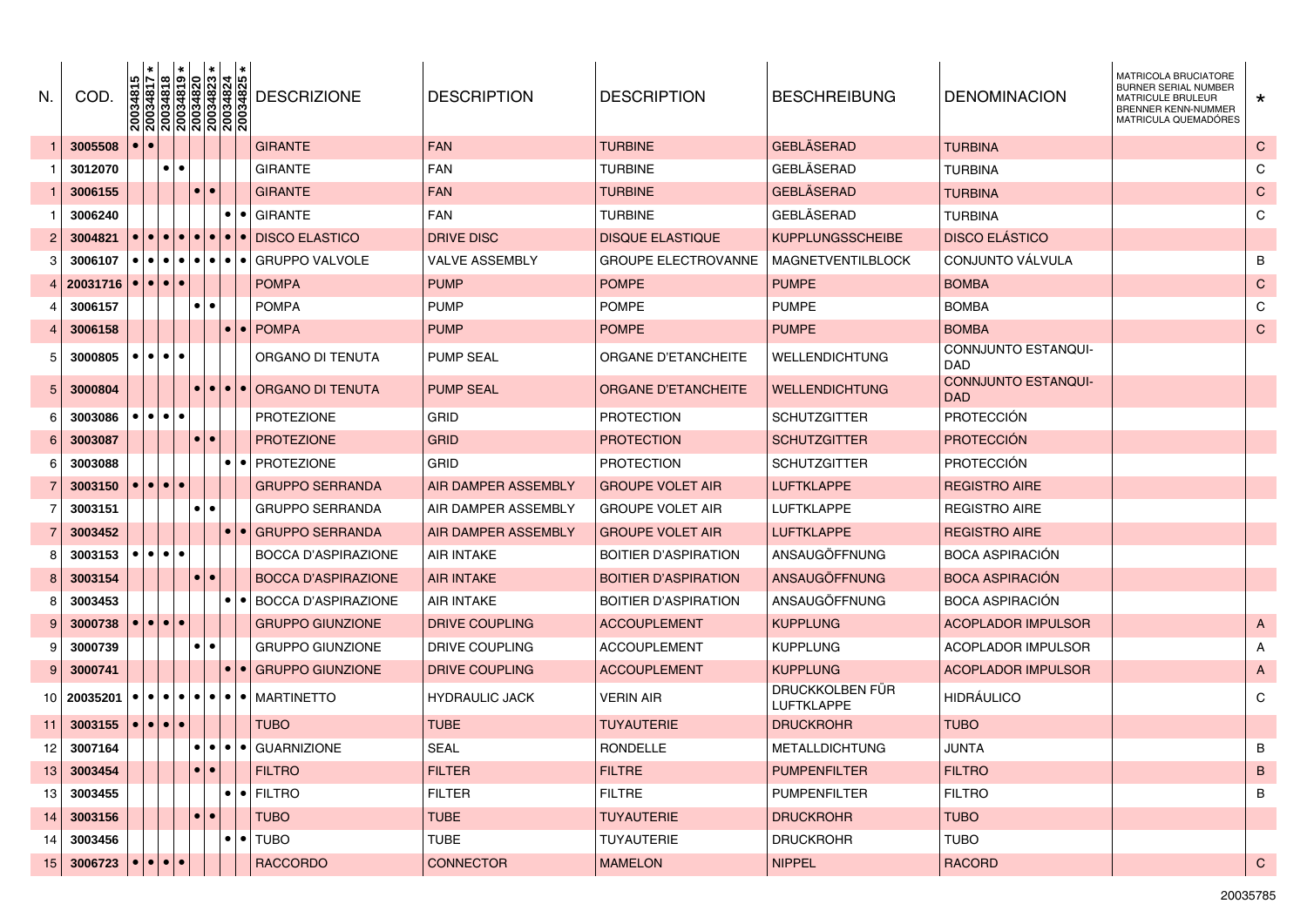| N. | COD.        | 20034815               |                         |                        | $\begin{array}{ l l l } \hline 70034817 \\ \hline 70034818 \\ \hline 70034819 \\ \hline 70034820 \\ \hline 70034823 \\ \hline 70034823 \\ \hline 70034824 \\ \hline 70034825 \\ \hline \end{array}$ | <b>DESCRIZIONE</b>                                                                                                                                        | <b>DESCRIPTION</b>       | <b>DESCRIPTION</b>                             | <b>BESCHREIBUNG</b>                              | DENOMINACION                            | <b>MATRICOLA BRUCIATORE</b><br>BURNER SERIAL NUMBER<br>MATRICULE BRULEUR<br><b>BRENNER KENN-NUMMER</b><br>MATRICULA QUEMADÓRES | $\star$        |
|----|-------------|------------------------|-------------------------|------------------------|-----------------------------------------------------------------------------------------------------------------------------------------------------------------------------------------------------|-----------------------------------------------------------------------------------------------------------------------------------------------------------|--------------------------|------------------------------------------------|--------------------------------------------------|-----------------------------------------|--------------------------------------------------------------------------------------------------------------------------------|----------------|
| 15 | 3009081     |                        |                         |                        |                                                                                                                                                                                                     | $\bullet$ $\bullet$ $\bullet$ $\bullet$ RACCORDO                                                                                                          | <b>CONNECTOR</b>         | <b>MAMELON</b>                                 | <b>NIPPEL</b>                                    | <b>RACORD</b>                           |                                                                                                                                | C              |
| 16 | 3007079     |                        |                         |                        | $\bullet\bullet\bullet\bullet$                                                                                                                                                                      | <b>GUARNIZIONE</b>                                                                                                                                        | <b>SEAL</b>              | <b>RONDELLE</b>                                | METALLDICHTUNG                                   | <b>JUNTA</b>                            |                                                                                                                                | B              |
| 17 | 20034085    | $\bullet$<br>$\bullet$ | $\bullet\bullet$        |                        |                                                                                                                                                                                                     | $\bullet$ $\bullet$ $\bullet$ $\bullet$ $\bullet$ TUBO FLESSIBILE                                                                                         | <b>FLEXIBLE OIL LINE</b> | <b>FLEXIBLE</b>                                | <b>SCHLAUCH</b>                                  | <b>TUBO FLEXIBLE</b>                    |                                                                                                                                | A              |
| 18 | 3006181     |                        |                         |                        | ● ● ● ● ● ● ● ●                                                                                                                                                                                     | <b>RACCORDO</b>                                                                                                                                           | <b>CONNECTOR</b>         | <b>MAMELON</b>                                 | <b>NIPPEL</b>                                    | <b>RACORD</b>                           |                                                                                                                                | $\mathbf C$    |
| 19 | 3008408     | $\bullet$              |                         |                        |                                                                                                                                                                                                     | <b>MOTORE</b>                                                                                                                                             | <b>MOTOR</b>             | <b>MOTEUR</b>                                  | <b>MOTOR</b>                                     | <b>MOTOR</b>                            |                                                                                                                                | C              |
| 19 | 20050916    |                        | $\bullet$               | l o                    |                                                                                                                                                                                                     | <b>MOTORE</b>                                                                                                                                             | <b>MOTOR</b>             | <b>MOTEUR</b>                                  | <b>MOTOR</b>                                     | <b>MOTOR</b>                            |                                                                                                                                | $\mathbf C$    |
| 19 | 3013565     |                        |                         | $\bullet$              |                                                                                                                                                                                                     | <b>MOTORE</b>                                                                                                                                             | <b>MOTOR</b>             | <b>MOTEUR</b>                                  | <b>MOTOR</b>                                     | <b>MOTOR</b>                            |                                                                                                                                | C              |
|    | 19 20050961 |                        |                         |                        |                                                                                                                                                                                                     | I●I MOTORE                                                                                                                                                | <b>MOTOR</b>             | <b>MOTEUR</b>                                  | MOTOR                                            | <b>MOTOR</b>                            |                                                                                                                                | $\mathbf C$    |
| 20 | 3003784     |                        |                         | $\bullet$<br>$\bullet$ | $\bullet\bullet\bullet$                                                                                                                                                                             | <b>MORSETTIERA</b>                                                                                                                                        | <b>CONTROL BOX BASE</b>  | <b>SOCLE</b>                                   | <b>STECKSOCKEL</b>                               | ZOCALO CAJA CONTROL                     |                                                                                                                                | C              |
| 21 | 3013071     | $\bullet$              |                         | $\bullet$              | $\bullet\bullet$                                                                                                                                                                                    | APPARECCHIATURA                                                                                                                                           | <b>CONTROL BOX</b>       | <b>BOITE DE CONTROLE</b>                       | <b>STEUERGERAT</b>                               | <b>CAJA CONTROL</b>                     |                                                                                                                                | B              |
| 22 | 3006230     |                        |                         |                        | .                                                                                                                                                                                                   | <b>FILTRO</b>                                                                                                                                             | <b>FILTER</b>            | <b>FILTRE</b>                                  | <b>PUMPENFILTER</b>                              | <b>FILTRO</b>                           |                                                                                                                                |                |
| 23 | 3012363     |                        |                         |                        |                                                                                                                                                                                                     | <b>RELE' TERMICO+CONTAT-</b><br><b>TORE</b>                                                                                                               | OVERLOAD+CONTACTOR       | <b>RELAIS THERMIQUE+CON-</b><br><b>TACTEUR</b> | <b>UBERSTROMAUS-</b><br>LÖSER+SCHÜTZ             | RELÉ TÉRMICO + TEMPO-<br><b>RIZADOR</b> |                                                                                                                                | $\mathsf{C}$   |
| 23 | 3003621     |                        | $\bullet$               | $\bullet$              |                                                                                                                                                                                                     | RELE' TERMICO+CONTAT-<br><b>TORE</b>                                                                                                                      | OVERLOAD+CONTACTOR       | <b>RELAIS THERMIQUE+CON-</b><br><b>TACTEUR</b> | <b>ÜBERSTROMAUS</b><br>LÖSER+SCHÜTZ              | RELÉ TÉRMICO + TEMPO-<br><b>RIZADOR</b> |                                                                                                                                | C              |
| 23 | 3012361     |                        |                         |                        |                                                                                                                                                                                                     | <b>RELE' TERMICO+CONTAT-</b><br><b>TORE</b>                                                                                                               | OVERLOAD+CONTACTOR       | <b>RELAIS THERMIQUE+CON-</b><br><b>TACTEUR</b> | <b>ÜBERSTROMAUS-</b><br>LÖSER+SCHÜTZ             | RELÉ TÉRMICO + TEMPO-<br><b>RIZADOR</b> |                                                                                                                                | $\mathsf{C}$   |
| 24 | 3007090     |                        |                         |                        | .                                                                                                                                                                                                   | <b>GUARNIZIONE</b>                                                                                                                                        | <b>SEAL</b>              | <b>RONDELLE</b>                                | <b>METALLDICHTUNG</b>                            | JUNTA                                   |                                                                                                                                | $\mathsf B$    |
| 25 | 3012164     | $\bullet$              | $  \bullet   \bullet  $ |                        |                                                                                                                                                                                                     | ● ● ● ● TRASFORMATORE                                                                                                                                     | <b>TRANSFORMER</b>       | <b>TRANSFORMATEUR</b>                          | <b>ZÜNDTRANSFORMATOR</b><br><b>TRANSFORMADOR</b> |                                         |                                                                                                                                | B              |
| 26 | 3006164     | $\bullet$<br>$\bullet$ | $\bullet\bullet$        |                        |                                                                                                                                                                                                     | $\bullet$ $\bullet$ $\bullet$ $\bullet$ $\circ$ commutatione                                                                                              | <b>SELECTOR SWITCH</b>   | <b>COMMUTATEUR</b>                             | WAHLSCHALTER                                     | CONMUTADOR                              |                                                                                                                                | C              |
| 27 | 3003157     |                        |                         |                        |                                                                                                                                                                                                     | $\left \bullet\right \bullet\left \bullet\right \bullet\right $ Coperchio                                                                                 | <b>COVER</b>             | <b>COUVERCLE</b>                               | <b>DECKEL</b>                                    | <b>TAPA</b>                             |                                                                                                                                |                |
| 28 | 3003158     |                        |                         |                        |                                                                                                                                                                                                     | $\bullet$ $\bullet$ $\bullet$ $\bullet$ $\bullet$ $\circ$ contagre                                                                                        | <b>HOURS RUN METER</b>   | <b>COMPTEUR</b>                                | BETRIEBSSTUNDENZÄH-<br>LER                       | <b>TEMPORIZADOR</b>                     |                                                                                                                                | C              |
| 29 | 3003097     |                        |                         |                        |                                                                                                                                                                                                     | $\bullet \bullet \bullet \bullet \bullet \bullet \bullet \bullet \bullet \bullet \bullet \bullet \bullet \bullet$                                         | <b>VIEWING PORT</b>      | <b>REGARD</b>                                  | <b>SCHAUGLAS</b>                                 | <b>MIRILLA</b>                          |                                                                                                                                |                |
| 30 | 3003159     |                        |                         |                        |                                                                                                                                                                                                     | $\bullet   \bullet   \bullet   \bullet  $ PANNELLO                                                                                                        | <b>PANEL</b>             | PANNEAU                                        | <b>MONTAGEPLATTE</b>                             | <b>RECUADRO</b>                         |                                                                                                                                |                |
| 31 | 3002280     |                        |                         |                        |                                                                                                                                                                                                     | ●   ●   ●   FOTORESISTENZA                                                                                                                                | P.E. CELL                | <b>CELLULE</b>                                 | <b>FOTOWIDERSTAND</b>                            | <b>FOTORESISTENCIA</b>                  |                                                                                                                                | $\overline{A}$ |
| 32 | 3006212     |                        |                         |                        |                                                                                                                                                                                                     | $\bullet$ $\bullet$ $\bullet$ $\bullet$ $\bullet$ Presa                                                                                                   | HOLDER                   | <b>PRISE CELLULE</b>                           | <b>SOCKEL</b>                                    | CONECTOR                                |                                                                                                                                | C              |
| 33 | 3006256     |                        |                         |                        |                                                                                                                                                                                                     | $\bullet$ $\bullet$ $\bullet$ $\bullet$ LAMPADA                                                                                                           | <b>BULB</b>              | <b>AMPOULE</b>                                 | <b>SIGNALLEUCHTE</b>                             | LÁMPARA                                 |                                                                                                                                | $\overline{A}$ |
| 34 | 3006168     | $\bullet$              |                         |                        | .                                                                                                                                                                                                   | <b>GRUPPO SEGNALAZIONE</b>                                                                                                                                | <b>SIGNAL LAMP</b>       | LAMPE SIGNALISATION                            | MELDELAMPE MIT HALTER                            | <b>CONJUNTO ALERTE</b>                  |                                                                                                                                | C              |
| 35 | 3006255     |                        |                         |                        |                                                                                                                                                                                                     | $\bullet$ $\bullet$ $\bullet$ $\bullet$ $\bullet$ GRUPPO SEGNALAZIONE                                                                                     | <b>SIGNAL LAMP</b>       | LAMPE SIGNALISATION                            | <b>MELDELAMPE MIT HALTER</b>                     | <b>CONJUNTO ALERTE</b>                  |                                                                                                                                | $\mathbf C$    |
| 36 | 3003098     | $\bullet$              |                         |                        |                                                                                                                                                                                                     | $\bullet\,\mid\!\bullet\!\mid\!\bullet\!\mid\!\bullet\!\mid\!\bullet\!\mid\!\bullet\!\mid\!\bullet\!\mid\!\bullet\!\mid\!\bullet\!\mid\!\textrm{MENSOLA}$ | <b>BASE PLATE</b>        | PLAQUE DE SUPPORT                              | <b>GRUNDPLATTE</b>                               | <b>SOPORTE</b>                          |                                                                                                                                |                |
| 37 | 3012163     | $\bullet$              |                         | $\bullet$              | $\bullet\, \bullet\, \bullet\, \bullet\, $                                                                                                                                                          | <b>COLLEGAMENTO</b>                                                                                                                                       | H.T. LEAD                | CABLE H.T.                                     | <b>ZUNDKABEL</b>                                 | <b>CABLE ALTA TENSION</b>               |                                                                                                                                | $\mathsf{A}$   |
| 38 | 3003160     |                        |                         |                        |                                                                                                                                                                                                     | TUBO                                                                                                                                                      | <b>TUBE</b>              | <b>TUYAUTERIE</b>                              | <b>DRUCKROHR</b>                                 | <b>TUBO</b>                             |                                                                                                                                |                |
| 38 | 3003161     | $\bullet$              |                         | <b>10</b>              |                                                                                                                                                                                                     | <b>TUBO</b>                                                                                                                                               | <b>TUBE</b>              | <b>TUYAUTERIE</b>                              | <b>DRUCKROHR</b>                                 | <b>TUBO</b>                             |                                                                                                                                |                |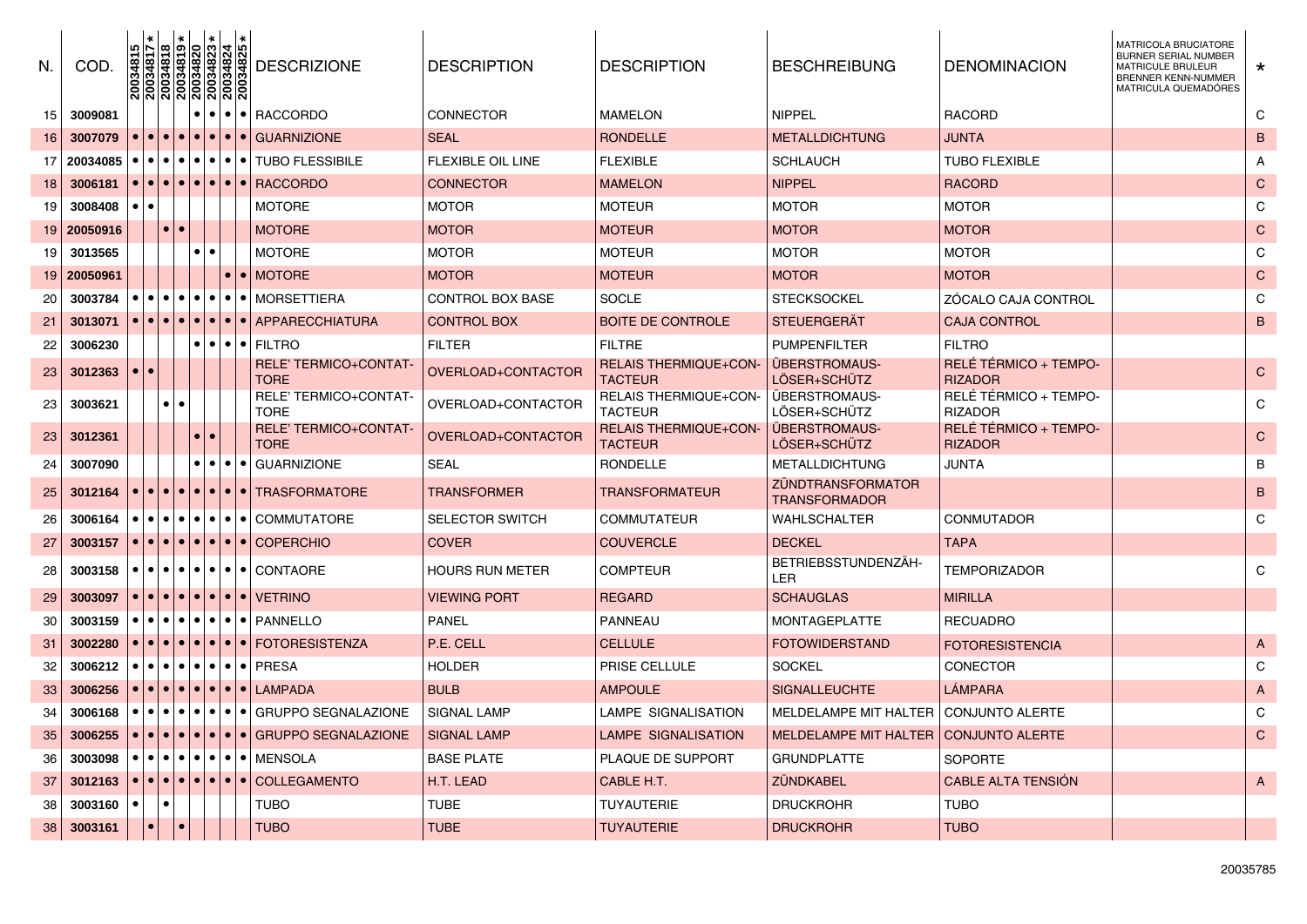| N. | COD.    | $\begin{array}{ l l l l l } \hline 20034815 \\ \hline 20034817 \\ \hline 20034818 \\ \hline 20034819 \\ \hline 20034820 \\ \hline 20034823 \\ \hline 20034823 \\ \hline 20034824 \\ \hline 20034825 \\ \hline \end{array}$ |           |           |           |                                       | <b>DESCRIZIONE</b>            | <b>DESCRIPTION</b>          | <b>DESCRIPTION</b>         | <b>BESCHREIBUNG</b>              | <b>DENOMINACION</b>                      | <b>MATRICOLA BRUCIATORE</b><br><b>BURNER SERIAL NUMBER</b><br><b>MATRICULE BRULEUR</b><br>BRENNER KENN-NUMMER<br>MATRICULA QUEMADÓRES | $\star$      |
|----|---------|----------------------------------------------------------------------------------------------------------------------------------------------------------------------------------------------------------------------------|-----------|-----------|-----------|---------------------------------------|-------------------------------|-----------------------------|----------------------------|----------------------------------|------------------------------------------|---------------------------------------------------------------------------------------------------------------------------------------|--------------|
| 38 | 3003162 |                                                                                                                                                                                                                            |           |           |           |                                       | <b>TUBO</b>                   | <b>TUBE</b>                 | <b>TUYAUTERIE</b>          | <b>DRUCKROHR</b>                 | <b>TUBO</b>                              |                                                                                                                                       |              |
| 38 | 3003163 |                                                                                                                                                                                                                            |           |           |           |                                       | <b>TUBO</b>                   | <b>TUBE</b>                 | <b>TUYAUTERIE</b>          | <b>DRUCKROHR</b>                 | <b>TUBO</b>                              |                                                                                                                                       |              |
| 38 | 3003457 |                                                                                                                                                                                                                            |           |           |           |                                       | <b>TUBO</b>                   | <b>TUBE</b>                 | <b>TUYAUTERIE</b>          | <b>DRUCKROHR</b>                 | <b>TUBO</b>                              |                                                                                                                                       |              |
| 38 | 3003458 |                                                                                                                                                                                                                            |           |           |           |                                       | <b>TUBO</b>                   | <b>TUBE</b>                 | <b>TUYAUTERIE</b>          | <b>DRUCKROHR</b>                 | <b>TUBO</b>                              |                                                                                                                                       |              |
| 39 | 3003164 |                                                                                                                                                                                                                            |           |           |           |                                       | TUBO                          | <b>TUBE</b>                 | <b>TUYAUTERIE</b>          | <b>DRUCKROHR</b>                 | <b>TUBO</b>                              |                                                                                                                                       |              |
| 39 | 3003165 | $\bullet$                                                                                                                                                                                                                  |           |           |           |                                       | <b>TUBO</b>                   | <b>TUBE</b>                 | <b>TUYAUTERIE</b>          | <b>DRUCKROHR</b>                 | <b>TUBO</b>                              |                                                                                                                                       |              |
| 39 | 3003166 |                                                                                                                                                                                                                            |           |           |           |                                       | TUBO                          | TUBE                        | <b>TUYAUTERIE</b>          | <b>DRUCKROHR</b>                 | TUBO                                     |                                                                                                                                       |              |
| 39 | 3003167 |                                                                                                                                                                                                                            |           |           |           |                                       | <b>TUBO</b>                   | <b>TUBE</b>                 | TUYAUTERIE                 | <b>DRUCKROHR</b>                 | <b>TUBO</b>                              |                                                                                                                                       |              |
| 39 | 3003459 |                                                                                                                                                                                                                            |           |           |           |                                       | <b>TUBO</b>                   | <b>TUBE</b>                 | TUYAUTERIE                 | <b>DRUCKROHR</b>                 | <b>TUBO</b>                              |                                                                                                                                       |              |
| 39 | 3003460 |                                                                                                                                                                                                                            |           |           |           |                                       | $\bullet$ TUBO                | <b>TUBE</b>                 | <b>TUYAUTERIE</b>          | <b>DRUCKROHR</b>                 | <b>TUBO</b>                              |                                                                                                                                       |              |
| 40 | 3003168 |                                                                                                                                                                                                                            |           |           |           |                                       | <b>TUBO</b>                   | <b>TUBE</b>                 | <b>TUYAUTERIE</b>          | <b>DRUCKROHR</b>                 | <b>TUBO</b>                              |                                                                                                                                       |              |
| 40 | 3003169 | $\bullet$                                                                                                                                                                                                                  |           |           |           |                                       | <b>TUBO</b>                   | <b>TUBE</b>                 | <b>TUYAUTERIE</b>          | <b>DRUCKROHR</b>                 | <b>TUBO</b>                              |                                                                                                                                       |              |
| 40 | 3003170 |                                                                                                                                                                                                                            |           |           |           |                                       | <b>TUBO</b>                   | <b>TUBE</b>                 | <b>TUYAUTERIE</b>          | <b>DRUCKROHR</b>                 | <b>TUBO</b>                              |                                                                                                                                       |              |
| 40 | 3003171 |                                                                                                                                                                                                                            |           |           |           |                                       | <b>TUBO</b>                   | <b>TUBE</b>                 | TUYAUTERIE                 | <b>DRUCKROHR</b>                 | <b>TUBO</b>                              |                                                                                                                                       |              |
| 40 | 3003461 |                                                                                                                                                                                                                            |           |           |           |                                       | <b>TUBO</b>                   | TUBE                        | <b>TUYAUTERIE</b>          | <b>DRUCKROHR</b>                 | TUBO                                     |                                                                                                                                       |              |
| 40 | 3003462 |                                                                                                                                                                                                                            |           |           |           |                                       | $\bullet$ TUBO                | <b>TUBE</b>                 | <b>TUYAUTERIE</b>          | <b>DRUCKROHR</b>                 | <b>TUBO</b>                              |                                                                                                                                       |              |
| 41 | 3006723 | $\bullet$                                                                                                                                                                                                                  | $\bullet$ | $\bullet$ |           | $\bullet\bullet\bullet\bullet\bullet$ | <b>RACCORDO</b>               | <b>CONNECTOR</b>            | <b>MAMELON</b>             | <b>NIPPEL</b>                    | <b>RACORD</b>                            |                                                                                                                                       | C            |
| 42 | 3006178 |                                                                                                                                                                                                                            | $\bullet$ |           |           |                                       | ELETTRODO CORTO               | <b>SHORT ELECTRODE</b>      | ELECTRODE COURTE           | <b>KURZE ELEKTRODE</b>           | ELECTRODO CORTO                          |                                                                                                                                       | A            |
| 42 | 3006179 | $\bullet$                                                                                                                                                                                                                  |           |           | $\bullet$ | $\bullet$                             | ELETTRODO LUNGO               | <b>LONG ELECTRODE</b>       | ELECTRODE LONGUE           | <b>LANGE ELEKTRODE</b>           | ELECTRODO LARGO                          |                                                                                                                                       | $\mathsf{A}$ |
| 43 | 3006177 | $\bullet$                                                                                                                                                                                                                  |           |           |           |                                       | <b>GRUPPO AVANZAMENTO</b>     | <b>ADJUSTMENT ASSEMBLY</b>  | <b>GROUPE ENTRAINEMENT</b> | VORSCHUB HEBELSYS-<br><b>TEM</b> | <b>GRUPO DE AJUSTE</b>                   |                                                                                                                                       |              |
| 43 | 3006195 |                                                                                                                                                                                                                            | $\bullet$ |           |           |                                       | <b>GRUPPO AVANZAMENTO</b>     | ADJUSTMENT ASSEMBLY         | <b>GROUPE ENTRAINEMENT</b> | VORSCHUB HEBELSYS-<br><b>TEM</b> | GRUPO DE AJUSTE                          |                                                                                                                                       |              |
| 43 | 3006209 |                                                                                                                                                                                                                            |           |           |           |                                       | ● ● ● GRUPPO AVANZAMENTO      | <b>ADJUSTMENT ASSEMBLY</b>  | <b>GROUPE ENTRAINEMENT</b> | VORSCHUB HEBELSYS-<br><b>TEM</b> | <b>GRUPO DE AJUSTE</b>                   |                                                                                                                                       |              |
| 44 | 3006170 |                                                                                                                                                                                                                            |           |           |           |                                       | <b>BOCCAGLIO</b>              | <b>BLAST TUBE</b>           | <b>GUEULARD</b>            | <b>BRENNERFLANSCH</b>            | TUBO LLAMA                               |                                                                                                                                       |              |
| 44 | 3006189 |                                                                                                                                                                                                                            |           |           |           |                                       | <b>BOCCAGLIO</b>              | <b>BLAST TUBE</b>           | <b>GUEULARD</b>            | <b>BRENNERFLANSCH</b>            | <b>TUBO LLAMA</b>                        |                                                                                                                                       |              |
| 44 | 3006203 |                                                                                                                                                                                                                            |           | $\bullet$ | $\bullet$ |                                       | <b>BOCCAGLIO</b>              | <b>BLAST TUBE</b>           | <b>GUEULARD</b>            | <b>BRENNERFLANSCH</b>            | <b>TUBO LLAMA</b>                        |                                                                                                                                       |              |
| 44 | 3006242 |                                                                                                                                                                                                                            |           |           |           |                                       | $\bullet$ $\bullet$ BOCCAGLIO | <b>BLAST TUBE</b>           | <b>GUEULARD</b>            | <b>BRENNERFLANSCH</b>            | <b>TUBO LLAMA</b>                        |                                                                                                                                       |              |
| 45 | 3006175 |                                                                                                                                                                                                                            |           |           |           |                                       | PROLUNGA BOCCAGLIO            | <b>BLAST TUBE EXTENSION</b> | <b>GUEULARD</b>            | VERLANGERUNG                     | PROLONGACIÓN TUBO<br>LLAMA               |                                                                                                                                       |              |
| 45 | 3006193 |                                                                                                                                                                                                                            |           |           |           |                                       | PROLUNGA BOCCAGLIO            | <b>BLAST TUBE EXTENSION</b> | <b>GUEULARD</b>            | <b>VERLANGERUNG</b>              | <b>PROLONGACIÓN TUBO</b><br><b>LLAMA</b> |                                                                                                                                       |              |
| 45 | 3006207 |                                                                                                                                                                                                                            |           |           |           |                                       | PROLUNGA BOCCAGLIO            | <b>BLAST TUBE EXTENSION</b> | <b>GUEULARD</b>            | VERLANGERUNG                     | PROLONGACIÓN TUBO<br>LLAMA               |                                                                                                                                       |              |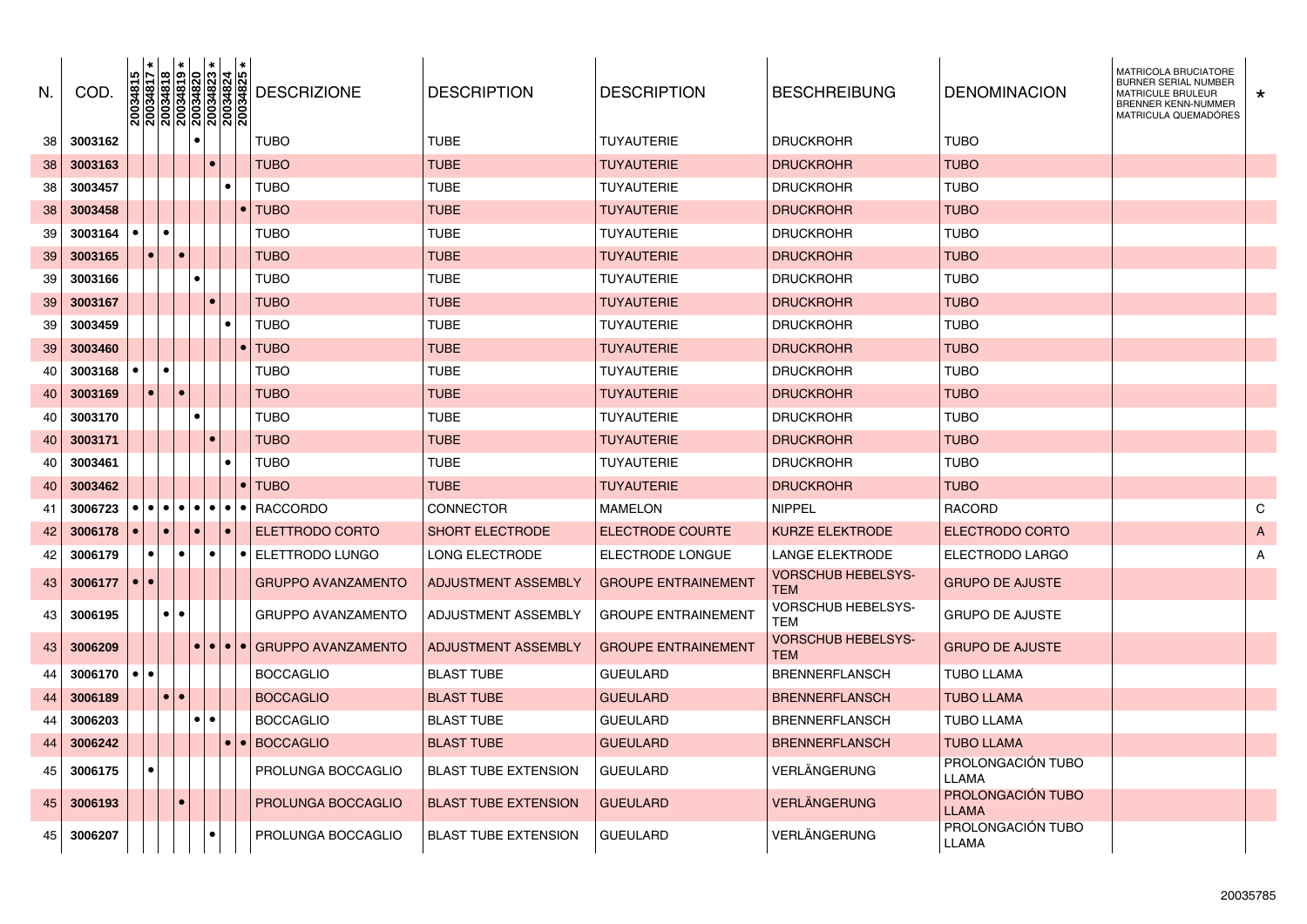| N.   | COD.                                                                                                     | $\begin{array}{ l l l l l } \hline 20034815 \\ \hline 20034817 \\ \hline 20034818 \\ \hline 20034819 \\ \hline 20034819 \\ \hline 20034820 \\ \hline 20034823 \\ \hline 20034824 \\ \hline 20034825 \\ \hline \end{array}$ |                         |           |                  | <b>DESCRIZIONE</b>                                                                                        | <b>DESCRIPTION</b>          | <b>DESCRIPTION</b>                      | <b>BESCHREIBUNG</b>    | <b>DENOMINACION</b>                      | <b>MATRICOLA BRUCIATORE</b><br><b>BURNER SERIAL NUMBER</b><br><b>MATRICULE BRULEUR</b><br><b>BRENNER KENN-NUMMER</b><br><b>MATRICULA QUEMADORES</b> | $\star$      |
|------|----------------------------------------------------------------------------------------------------------|----------------------------------------------------------------------------------------------------------------------------------------------------------------------------------------------------------------------------|-------------------------|-----------|------------------|-----------------------------------------------------------------------------------------------------------|-----------------------------|-----------------------------------------|------------------------|------------------------------------------|-----------------------------------------------------------------------------------------------------------------------------------------------------|--------------|
| 45   | 3006245                                                                                                  |                                                                                                                                                                                                                            |                         |           |                  | <b>PROLUNGA BOCCAGLIO</b>                                                                                 | <b>BLAST TUBE EXTENSION</b> | <b>GUEULARD</b>                         | VERLÄNGERUNG           | <b>PROLONGACIÓN TUBO</b><br><b>LLAMA</b> |                                                                                                                                                     |              |
| 46   | 3006174                                                                                                  |                                                                                                                                                                                                                            |                         |           |                  | CILINDRO CORTO                                                                                            | SHORT SLEEVE                | <b>CYLINDRE COURT</b>                   | KURZER ZYLINDER        | CILINDRO CORTO                           |                                                                                                                                                     | C            |
| 46   | 3006176                                                                                                  |                                                                                                                                                                                                                            |                         |           |                  | CILINDRO LUNGO                                                                                            | LONG SLEEVE                 | <b>CYLINDRE LONG</b>                    | LANGER ZYLINDER        | <b>CILINDRO LARGO</b>                    |                                                                                                                                                     | $\mathsf{C}$ |
| 46   | 3006192                                                                                                  |                                                                                                                                                                                                                            | $\bullet$               |           |                  | CILINDRO CORTO                                                                                            | SHORT SLEEVE                | <b>CYLINDRE COURT</b>                   | KURZER ZYLINDER        | CILINDRO CORTO                           |                                                                                                                                                     | C            |
| 46   | 3006194                                                                                                  |                                                                                                                                                                                                                            |                         |           |                  | CILINDRO LUNGO                                                                                            | LONG SLEEVE                 | <b>CYLINDRE LONG</b>                    | LANGER ZYLINDER        | <b>CILINDRO LARGO</b>                    |                                                                                                                                                     | $\mathsf{C}$ |
| 46   | 3006258                                                                                                  |                                                                                                                                                                                                                            |                         |           |                  | CILINDRO CORTO                                                                                            | <b>SHORT SLEEVE</b>         | <b>CYLINDRE COURT</b>                   | KURZER ZYLINDER        | CILINDRO CORTO                           |                                                                                                                                                     | C            |
| 46   | 3006259                                                                                                  |                                                                                                                                                                                                                            |                         |           |                  | CILINDRO LUNGO                                                                                            | LONG SLEEVE                 | <b>CYLINDRE LONG</b>                    | LANGER ZYLINDER        | <b>CILINDRO LARGO</b>                    |                                                                                                                                                     | $\mathsf{C}$ |
| 46   | 3006596                                                                                                  |                                                                                                                                                                                                                            |                         |           |                  | CILINDRO CORTO                                                                                            | SHORT SLEEVE                | <b>CYLINDRE COURT</b>                   | KURZER ZYLINDER        | CILINDRO CORTO                           |                                                                                                                                                     | C            |
| 46   | 3006597                                                                                                  |                                                                                                                                                                                                                            |                         |           |                  | <b>CILINDRO LUNGO</b>                                                                                     | LONG SLEEVE                 | <b>CYLINDRE LONG</b>                    | LANGER ZYLINDER        | <b>CILINDRO LARGO</b>                    |                                                                                                                                                     | $\mathsf{C}$ |
| 47   | 3006180                                                                                                  |                                                                                                                                                                                                                            | $\bullet\bullet\bullet$ |           |                  | <b>SCHERMO</b>                                                                                            | FLANGE GASKET               | <b>ECRAN THERMIQUE</b>                  | <b>FLANSCHDICHTUNG</b> | <b>JUNTA AISLANTE</b>                    |                                                                                                                                                     | Α            |
| 47   | 3006210                                                                                                  |                                                                                                                                                                                                                            |                         |           |                  | <b>SCHERMO</b>                                                                                            | <b>FLANGE GASKET</b>        | <b>ECRAN THERMIQUE</b>                  | FLANSCHDICHTUNG        | <b>JUNTA AISLANTE</b>                    |                                                                                                                                                     | A            |
| 47   | 3006244                                                                                                  |                                                                                                                                                                                                                            |                         |           | $\bullet\bullet$ | <b>SCHERMO</b>                                                                                            | <b>FLANGE GASKET</b>        | <b>ECRAN THERMIQUE</b>                  | <b>FLANSCHDICHTUNG</b> | <b>JUNTA AISLANTE</b>                    |                                                                                                                                                     | A            |
| 48   | 3006229                                                                                                  |                                                                                                                                                                                                                            |                         |           |                  | <b>IMBUTO FIAMMA</b>                                                                                      | <b>END CONE</b>             | <b>EMBOUT GUEULARD</b>                  | <b>FLAMMENROHR</b>     | <b>TUBO EXTREMO</b>                      |                                                                                                                                                     | B            |
| 48   | 3006233                                                                                                  |                                                                                                                                                                                                                            | $\bullet$               |           |                  | <b>IMBUTO FIAMMA</b>                                                                                      | END CONE                    | <b>EMBOUT GUEULARD</b>                  | <b>FLAMMENROHR</b>     | <b>TUBO EXTREMO</b>                      |                                                                                                                                                     | B            |
| 48   | 3006237                                                                                                  |                                                                                                                                                                                                                            |                         |           |                  | <b>IMBUTO FIAMMA</b>                                                                                      | <b>END CONE</b>             | <b>EMBOUT GUEULARD</b>                  | FLAMMENROHR            | <b>TUBO EXTREMO</b>                      |                                                                                                                                                     | B            |
| 48   | 3006243                                                                                                  |                                                                                                                                                                                                                            |                         |           | $\bullet\bullet$ | <b>IMBUTO FIAMMA</b>                                                                                      | END CONE                    | <b>EMBOUT GUEULARD</b>                  | <b>FLAMMENROHR</b>     | TUBO EXTREMO                             |                                                                                                                                                     | B            |
| 49   | 3006196                                                                                                  |                                                                                                                                                                                                                            | $\bullet$               |           |                  | <b>STAFFA CORTA</b>                                                                                       | <b>SHORT BRACKET</b>        | <b>SUPPORT COURT</b>                    | KURZER HALTERUNG       | SOPORTE CORTO                            |                                                                                                                                                     |              |
| 49   | 3006198                                                                                                  |                                                                                                                                                                                                                            | $\bullet$               |           |                  | STAFFA LUNGA                                                                                              | LONG BRACKET                | SUPPORT LONG                            | LANGE HALTERUNG        | SOPORTE LARGO                            |                                                                                                                                                     |              |
| 49   | 3006197                                                                                                  |                                                                                                                                                                                                                            |                         |           |                  | <b>STAFFA CORTA</b>                                                                                       | <b>SHORT BRACKET</b>        | <b>SUPPORT COURT</b>                    | KURZER HALTERUNG       | SOPORTE CORTO                            |                                                                                                                                                     |              |
| 49   | 3006199                                                                                                  |                                                                                                                                                                                                                            |                         |           |                  | STAFFA LUNGA                                                                                              | LONG BRACKET                | SUPPORT LONG                            | LANGE HALTERUNG        | SOPORTE LARGO                            |                                                                                                                                                     |              |
| 49   | 3006248                                                                                                  |                                                                                                                                                                                                                            |                         |           |                  | <b>STAFFA CORTA</b>                                                                                       | <b>SHORT BRACKET</b>        | <b>SUPPORT COURT</b>                    | KURZER HALTERUNG       | SOPORTE CORTO                            |                                                                                                                                                     |              |
| 49   | 3006249                                                                                                  |                                                                                                                                                                                                                            |                         |           |                  | ∣●I STAFFA LUNGA                                                                                          | LONG BRACKET                | SUPPORT LONG                            | LANGE HALTERUNG        | SOPORTE LARGO                            |                                                                                                                                                     |              |
| 50   | 3006254                                                                                                  |                                                                                                                                                                                                                            |                         |           |                  | $\bullet\bullet\bullet\bullet\bullet\bullet\bullet\bullet\bullet\bullet$ POLVERIZZATORE                   | NOZZLE HOLDER               | <b>PULVERISATEUR</b>                    | <b>DÜSENSTOCK</b>      | <b>PORTA BOQUILLA</b>                    |                                                                                                                                                     | $\mathsf{C}$ |
| 51   | 3006171                                                                                                  | $\bullet\bullet$                                                                                                                                                                                                           |                         |           |                  | ELICA                                                                                                     | DIFFUSER DISC               | ACCROCHE FLAMME                         | <b>STAUSCHEIBE</b>     | <b>DISCO ESTABILIZADOR</b>               |                                                                                                                                                     | A            |
| 51   | 3006253                                                                                                  |                                                                                                                                                                                                                            | $\bullet$               |           |                  | <b>ELICA</b>                                                                                              | <b>DIFFUSER DISC</b>        | <b>ACCROCHE FLAMME</b>                  | <b>STAUSCHEIBE</b>     | <b>DISCO ESTABILIZADOR</b>               |                                                                                                                                                     | A            |
| 51   | 3006204                                                                                                  |                                                                                                                                                                                                                            |                         | $\bullet$ |                  | $\bullet$ $\bullet$ $\bullet$ ELICA Ø 192                                                                 | DIFFUSER DISC Ø 192         | ACCROCHE FLAMME Ø 192                   | STAUSCHEIBE Ø 192      | DISCO ESTABILIZADOR Ø<br>192             |                                                                                                                                                     | A            |
|      | $51$ 3003463                                                                                             |                                                                                                                                                                                                                            |                         |           |                  | $\bullet$ $\bullet$ ELICA Ø 228                                                                           | DIFFUSER DISC Ø 228         | ACCROCHE FLAMME Ø 228 STAUSCHEIBE Ø 228 |                        | <b>DISCO ESTABILIZADOR Ø</b><br>228      |                                                                                                                                                     | A            |
|      | $52 20034170  \bullet   \bullet   \bullet   \bullet$                                                     |                                                                                                                                                                                                                            |                         |           |                  | <b>GUARNIZIONE</b>                                                                                        | SEAL                        | RONDELLE                                | <b>PUMPENDICHTUNG</b>  | <b>JUNTA</b>                             |                                                                                                                                                     |              |
| 53   |                                                                                                          |                                                                                                                                                                                                                            |                         |           |                  | 3006116 $\bullet \bullet \bullet \bullet \bullet \bullet \bullet \bullet \bullet \bullet \bullet \bullet$ | NEEDLE VALVE                | ROBINET POINTEAU                        | <b>NADELVENTIL</b>     | VÁLVULA                                  |                                                                                                                                                     | $\mathbf C$  |
| 54 I | _3003001  ● ● ● ● ● ● ● ● ● BOBINA                                                                       |                                                                                                                                                                                                                            |                         |           |                  |                                                                                                           | <b>COIL</b>                 | BOBINE E.V.                             | MV-SPULE               | <b>BOBINA</b>                            |                                                                                                                                                     | В            |
| 55   | 3005392 $\bullet \bullet \bullet \bullet \bullet \bullet \bullet \bullet \bullet \bullet \bullet$ GUAINA |                                                                                                                                                                                                                            |                         |           |                  |                                                                                                           | <b>ARMATURE SLEEVE</b>      | GAINE E.V.                              | MV-HÜLSE               | <b>JUNTA</b>                             |                                                                                                                                                     |              |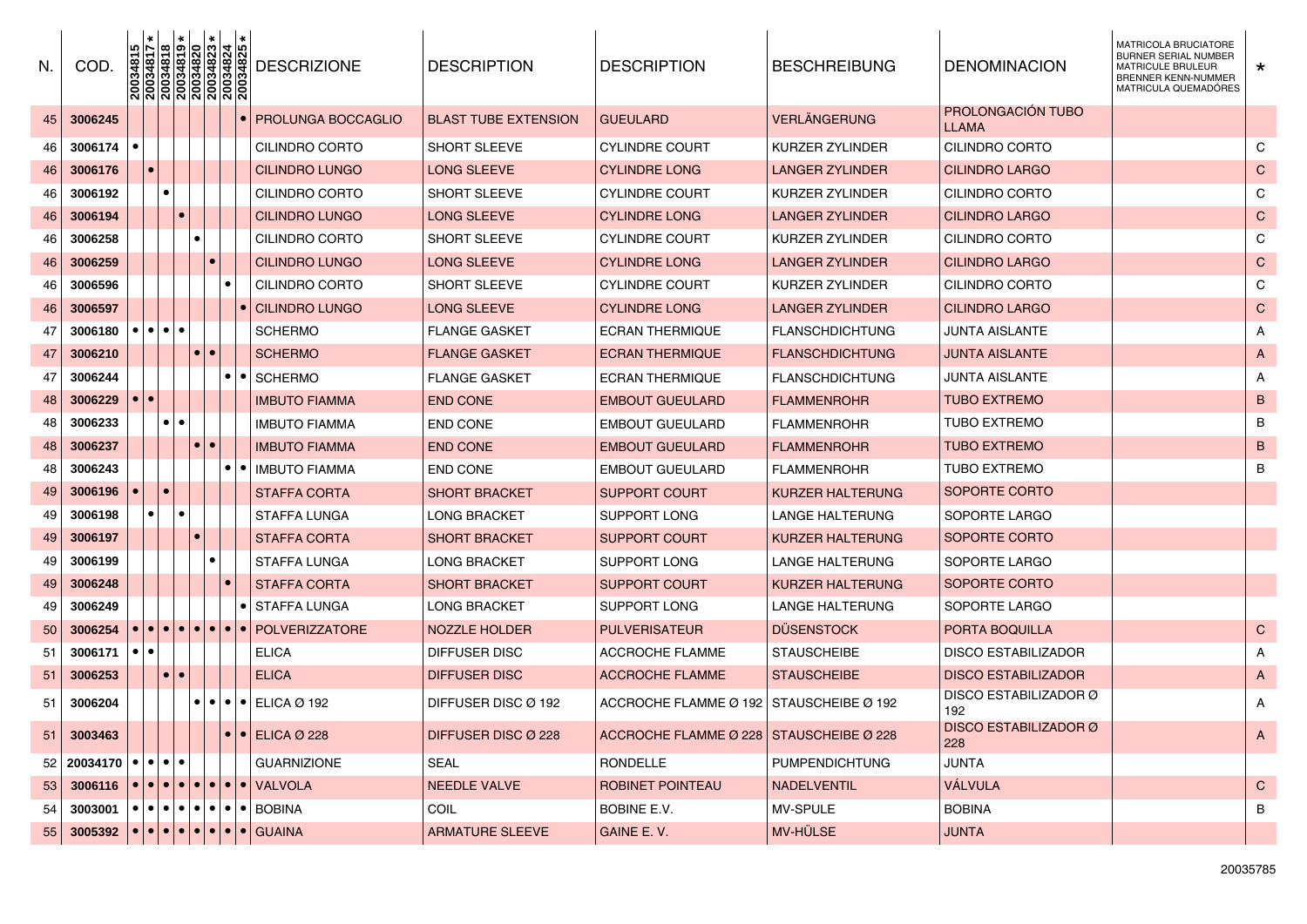| N.              | COD     |  |  |  | 10 N 10 10 10 10 11 10 1<br><b>ENNINO</b><br>88888888<br>'N N N N N N N N N | မြွ မြွှေမြွှေမြွှံ့မြွှံ့မြွှံ့မြွှံ့ပြွှံ့ DESCRIZIONE                                                       | <b>DESCRIPTION</b> | <b>IDESCRIPTION</b> | <b>IBESCHREIBUNG</b>   | <b>I DENOMINACION</b> | MATRICOLA BRUCIATORE<br><b>BURNER SERIAL NUMBER</b><br><b>I MATRICULE BRULEUR</b><br>I BRENNER KENN-NUMMER<br><b>MATRICULA QUEMADÓRES</b> | $\star$ |
|-----------------|---------|--|--|--|-----------------------------------------------------------------------------|----------------------------------------------------------------------------------------------------------------|--------------------|---------------------|------------------------|-----------------------|-------------------------------------------------------------------------------------------------------------------------------------------|---------|
| 56 I            | 3007081 |  |  |  |                                                                             | $\left  \bullet   \bullet   \bullet   \bullet   \bullet   \bullet   \bullet   \bullet   \bullet  $ GUARNIZIONE | <b>SEAL</b>        | <b>RONDELLE</b>     | <b>IMETALLDICHTUNG</b> | JUNTA                 |                                                                                                                                           |         |
| 57 <sup>1</sup> | 3006108 |  |  |  |                                                                             |                                                                                                                | <b>ARMATURE</b>    | I NOYAU E.V.        | <b>SPULENKERN</b>      | <b>NÚCLEO</b>         |                                                                                                                                           |         |
| 58              | 3006787 |  |  |  |                                                                             | <b>FILTRO</b>                                                                                                  | <b>FILTER</b>      | <b>FILTRE</b>       | <b>I PUMPENFILTER</b>  | <b>FILTRO</b>         |                                                                                                                                           |         |

\*

Versione Testa Lunga - Long Combustion Head Version - Version Tête Longue - Langer Brennkopf Ausführung - Versión alargado de tubo llama

## \*\*

## **RICAMBI CONSIGLIATI - ADVISED PARTS - RECHANGE CONSEIL - EMPFOHLENE ERSATZTEILE - RECAMBIOS ACONSEJADOS**

A = Ricambi per dotazione minima - Spare parts for minimum fittings - Pièces détachées pour équipement mimimum - Erzatzteile für minimale Ausstattung - Recambios para equipamiento mínimo

A+B = Ricambi per dotazione base di sicurezza - Spare parts for basic safety fittings - Pièces détachées pour équipement standard de sécrité - Erzatzteile für Sicherheitsgrundausstattung - Recambios para equipamiento básic